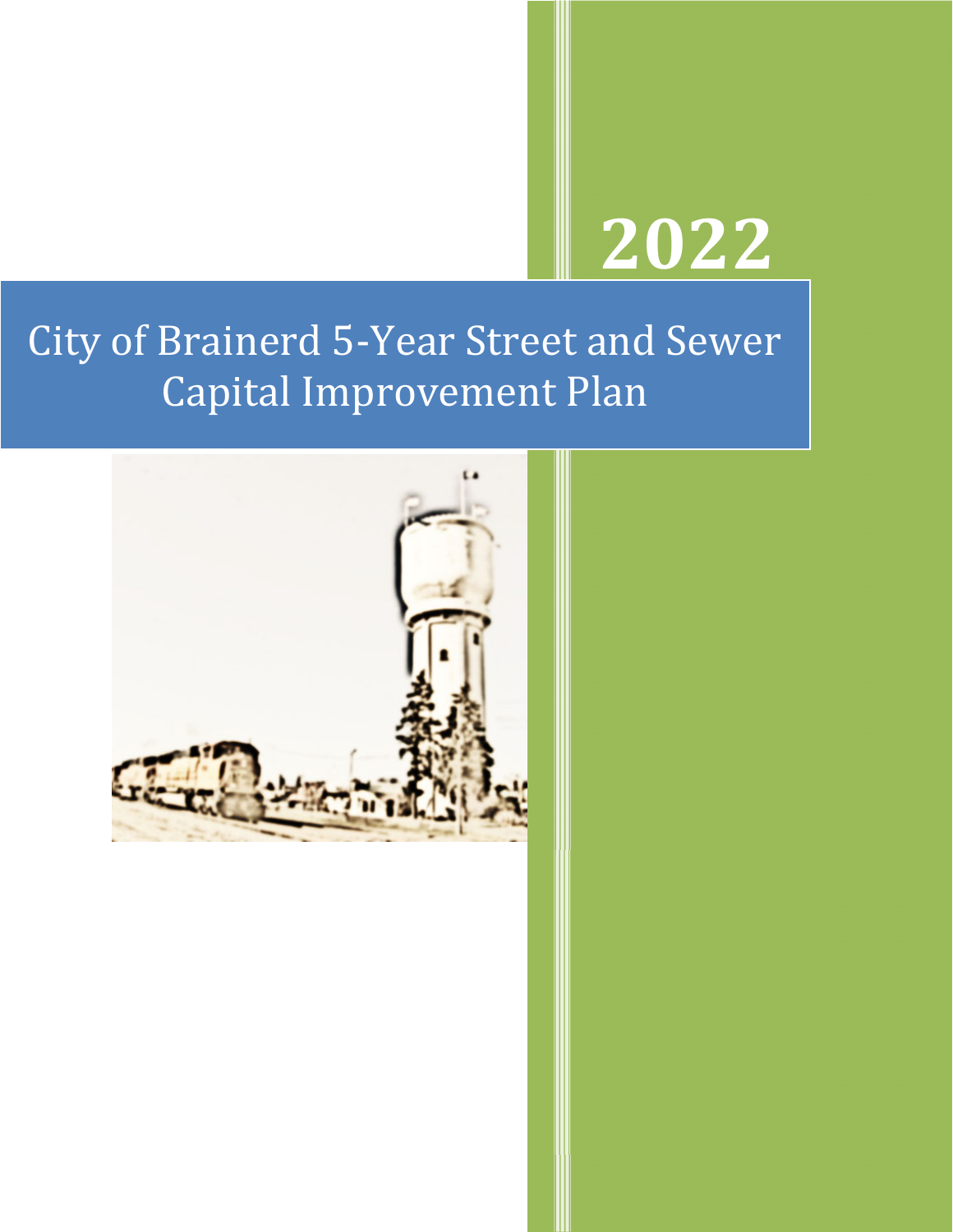### **Contents**

| F. Determining an Appropriate Funding Level for a 5-year Capital Plan  10 |  |
|---------------------------------------------------------------------------|--|
|                                                                           |  |
|                                                                           |  |

### **Figures**

### **Tables**

## **Appendices**

| Appendix A – 2021 – 2025 Capital Improvement Plan - All Projects |  |
|------------------------------------------------------------------|--|
| Appendix B - 2021 - 2025 Capital Improvement Plan Map            |  |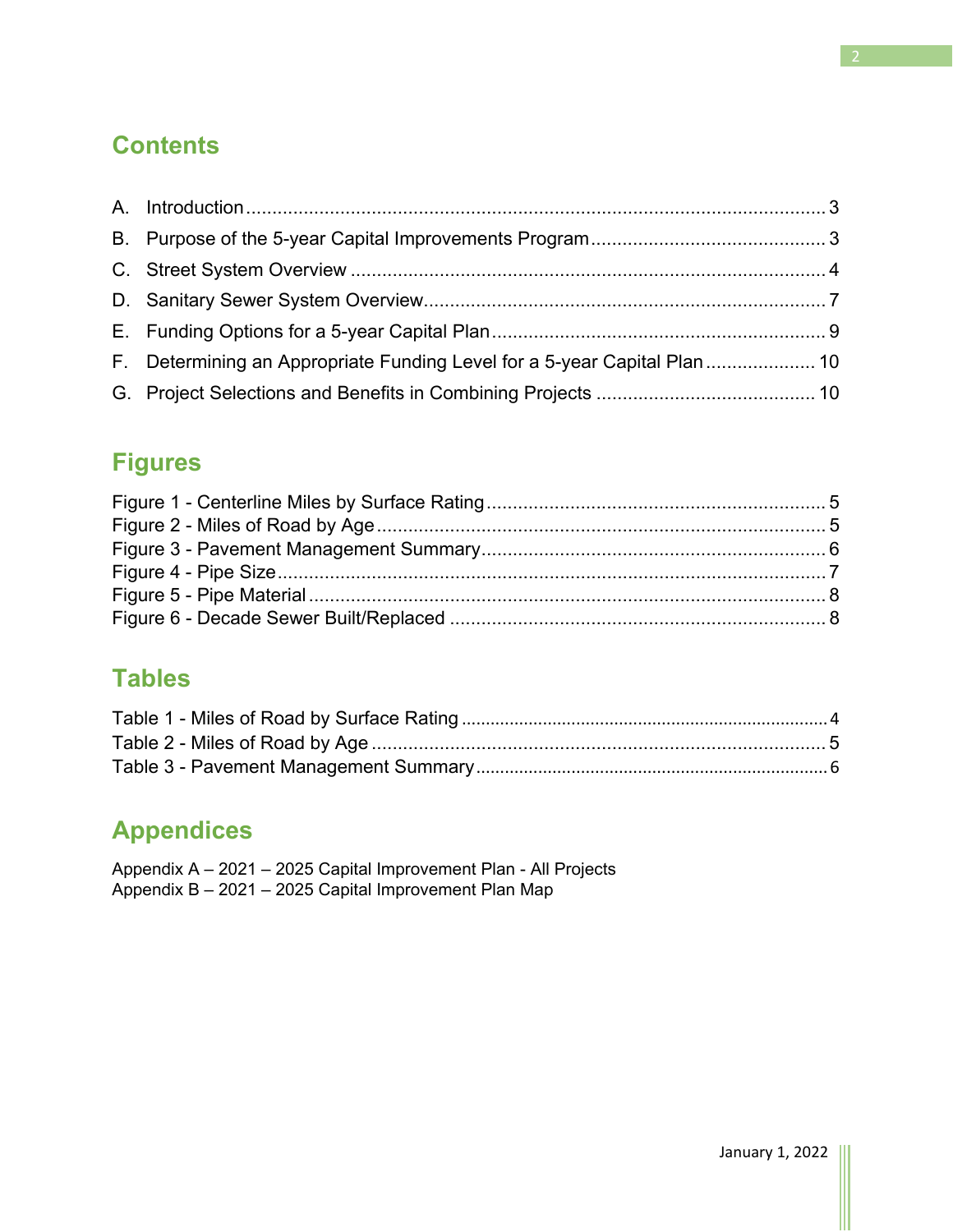#### **A. Introduction**

 The City of Brainerd was incorporated in 1881 and is governed by a Home Rule Charter. Brainerd is the County Seat of Crow Wing County and is in central Minnesota approximately 125 miles north of the Minneapolis/St. Paul Metropolitan area. The City is approximately 12.64 square miles and serves an estimated population of 13,590 (2010 census).

 The City of Brainerd's 5-year Capital Improvements Plan (CIP) is a 5-year investment guide for the construction and/or improvement of City streets, sanitary sewers, and storm sewers. City staff have prepared the plan to assist the City Council in long range planning of capital infrastructure upgrades and to give a big picture perspective on the continuing need to fund a transportation and utility system that serves the constituents of Brainerd and uses their tax dollars in the most efficient and cost-effective manner.

 It is important to note that 5-year CIP is a fluid document, and therefore amendments thereto will be presented to the City Council on an annual basis when changes or amendments to the document are made. Changes to the document or priorities established in the plan should be expected and can be caused in reductions to funding levels, project delays due to price fluctuations, opportunities for grants or other aides, delays in obtaining construction permits or necessary approvals, emergency needs, or simply changes in community preferences.

#### **B. Purpose of the 5-year Capital Improvements Program**

 A capital improvement is simply a major expenditure of City funds for the acquisition or construction of public lands. A CIP is a document designed to anticipate capital improvement expenditures and schedule them over a five-year period so that they may be financed in the most efficient and cost-effective method possible. A CIP allows the matching of expenditures with anticipated income. As potential expenditures are reviewed, the City considers the benefits, costs, alternatives, and impact on operating expenditures.

 The City of Brainerd believes that the CIP process is an important element of responsible fiscal management. Major capital expenditures can be anticipated and coordinated to minimize potentially adverse financial impacts caused by the timing and magnitude of capital outlays. This coordination of capital expenditures is important to the City in achieving its goals of adequate physical assets and sound fiscal management. In these financially difficult times, good planning is essential for the wise use of limited financial resources.

 As stated above, the purpose of the 5-year CIP is to guide staff and the City Council down the path of financial feasibility and sustainability, while maintaining the essential services that the City provides. More importantly, the 5-year CIP:

- 1) Sets forth an estimated schedule, timing, and details of specific capital improvements.
- 2) Identifies estimated costs associated with the specific capital improvements.
- 3) Outlines the need for the improvements; and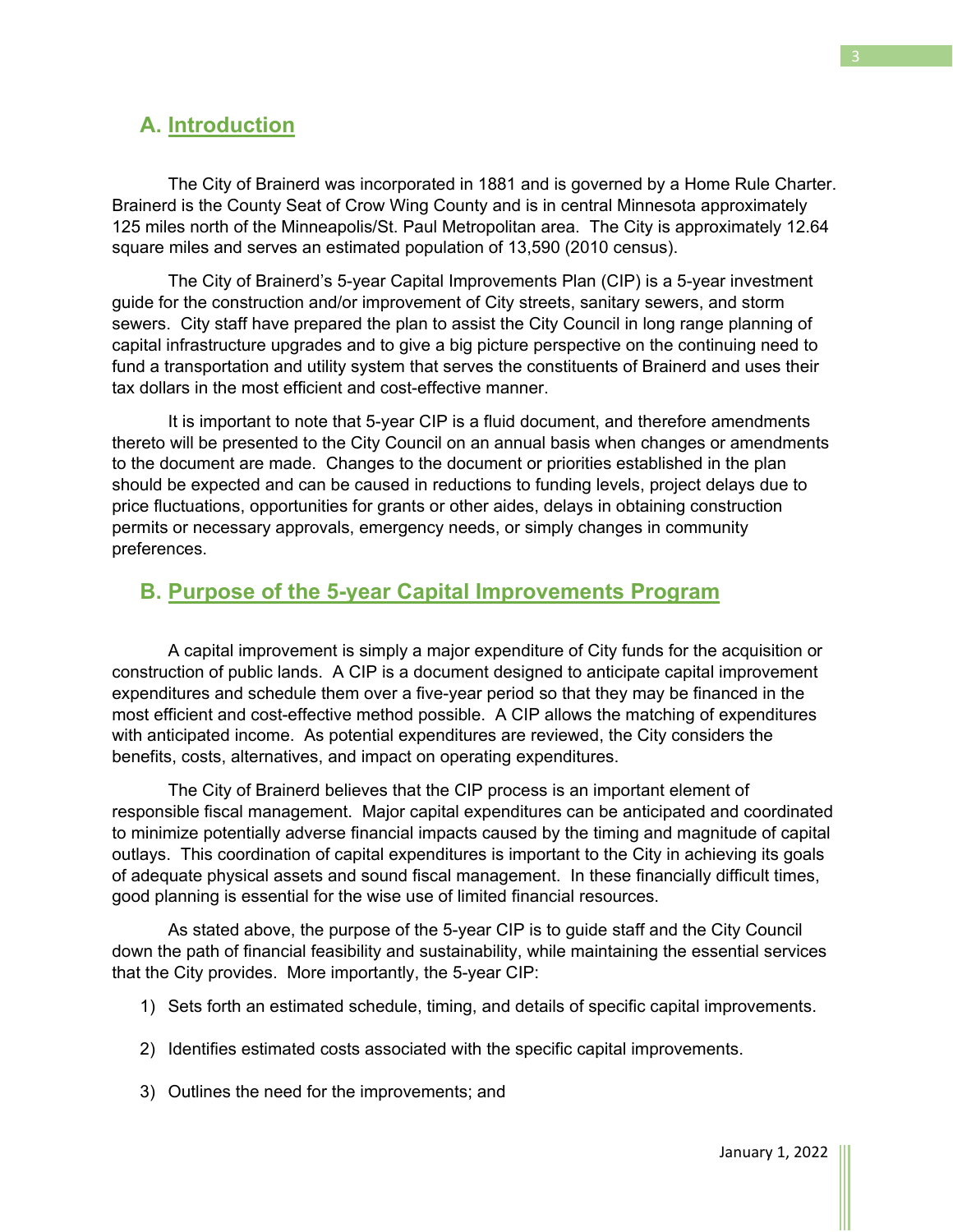4) The sources or revenues needed to pay for the improvements.

#### **C. Street System Overview**

 The City of Brainerd maintains approximately 80.20 miles of streets of which 19.87 miles are covered under State Aid rules and eligible for State Aid funding. The City also maintains 16.26 miles of alleys, 2.73 of which are paved and 16.26 which are un-paved. The City uses a comprehensive pavement management system and database that rates and scores pavements based upon calculations of condition ratings based upon a 0-4 scale (0 being pavement that has completely failed and 4 being pavement that was just constructed). During this pavement rating process, City Staff use multiple different measurements on a street to measure certain types of cracking and distresses within the pavement that are turned into a pavement score using a linear regression equation. During this process, staff also use judgement to rate the curb condition on each street. These pavement ratings are used to identify and group projects into larger projects, thereby driving project costs down. There are other circumstances in which a street may need to be reconstructed or resurfaced, those being underlying utilities in critical or undersized conditions or the need for expansion or safety improvements. Generally, improvements to storm sewer systems fall in line with street resurfacing and reconstructions.

 The City rates their pavements on 3-year cycles. The last comprehensive pavement rating was performed in 2018. At that time, the aggregate average pavement score in the City was 3.354 Average Rating per Linear Foot. The average age of a City street in 2018 was 21.31 years old. This pavement score is a direct reflection of how the City has performed in keeping up and maintaining the pavement system and gives a big picture perspective on what City staff can do differently to improve street conditions. The City also uses many types of pavement management techniques such as seal coating, crack sealing, and large patching to extend the life of the streets. There have been numerous research projects performed by local and state agencies that have proven that pavement management techniques such as the ones listed generally extend the life of pavements.

| Miles of Road by Surface Rating |              |         |              |          |                          |         |              |         |              |         |
|---------------------------------|--------------|---------|--------------|----------|--------------------------|---------|--------------|---------|--------------|---------|
| Surface                         | 2005         |         | 2012         |          | 2015                     |         | 2018         |         | 2021         |         |
| Rating                          | <b>Miles</b> | %       | <b>Miles</b> | %        | <b>Miles</b>             | %       | <b>Miles</b> | %       | <b>Miles</b> | %       |
| $0.00 - 0.25$                   | 0.03         | 0.04%   |              | 0.00%    | 0.04                     | 0.05%   | 0.02         | 0.03%   | ۰            | 0.00%   |
| $0.26 - 0.50$                   | ۰            | 0.00%   |              | $0.00\%$ | $\overline{\phantom{a}}$ | 0.00%   |              | 0.00%   | ۰            | 0.00%   |
| $0.51 - 0.75$                   | $\sim$       | 0.00%   | 0.51         | 0.63%    | 0.07                     | 0.09%   | ٠            | 0.00%   | 0.14         | 0.17%   |
| $0.76 - 1.00$                   | 0.62         | 0.80%   | 0.25         | 0.31%    | 0.33                     | 0.41%   | ٠            | 0.00%   | 0.17         | 0.21%   |
| $1.01 - 1.25$                   | 0.14         | 0.18%   | 0.36         | 0.44%    | 0.70                     | 0.87%   | 0.21         | 0.27%   | $\sim$       | 0.00%   |
| 1.26-1.50                       | 2.29         | 2.93%   | 1.11         | 1.39%    | 1.05                     | 1.31%   | 0.30         | 0.37%   | 0.33         | 0.42%   |
| 1.51-1.75                       | 1.99         | 2.55%   | 1.08         | 1.35%    | 2.02                     | 2.51%   | 0.82         | 1.02%   | 0.65         | 0.81%   |
| 1.76-2.00                       | 4.63         | 5.92%   | 1.59         | 1.99%    | 3.12                     | 3.89%   | 2.99         | 3.72%   | 3.25         | 4.05%   |
| $2.01 - 2.25$                   | 2.16         | 2.77%   | 6.54         | 8.16%    | 3.45                     | 4.31%   | 2.81         | 3.50%   | 2.48         | 3.09%   |
| 2.26-2.50                       | 3.18         | 4.07%   | 3.50         | 4.37%    | 3.46                     | 4.31%   | 4.17         | 5.20%   | 3.37         | 4.20%   |
| 2.51-2.75                       | 4.25         | 5.44%   | 3.85         | 4.80%    | 5.62                     | 7.00%   | 3.03         | 3.77%   | 4.31         | 5.37%   |
| 2.76-3.00                       | 10.47        | 13.40%  | 3.51         | 4.38%    | 5.40                     | 6.74%   | 3.43         | 4.28%   | 4.09         | 5.10%   |
| 3.01-3.25                       | 3.39         | 4.33%   | 6.82         | 8.50%    | 8.54                     | 10.65%  | 8.08         | 10.07%  | 9.71         | 12.11%  |
| 3.26-3.50                       | 6.47         | 8.27%   | 10.78        | 13.44%   | 9.88                     | 12.32%  | 14.05        | 17.52%  | 7.81         | 9.73%   |
| 3.51-3.75                       | 10.19        | 13.04%  | 11.40        | 14.22%   | 9.60                     | 11.97%  | 12.75        | 15.90%  | 7.56         | 9.43%   |
| 3.76-4.00                       | 28.32        | 36.25%  | 28.89        | 36.02%   | 26.92                    | 33.57%  | 27.55        | 34.35%  | 36.34        | 45.31%  |
| Totals                          | 78.13        | 100.00% | 80.21        | 100.00%  | 80.20                    | 100.00% | 80.20        | 100.00% | 80.20        | 100.00% |

**Table 1 - Miles of Road by Surface Rating**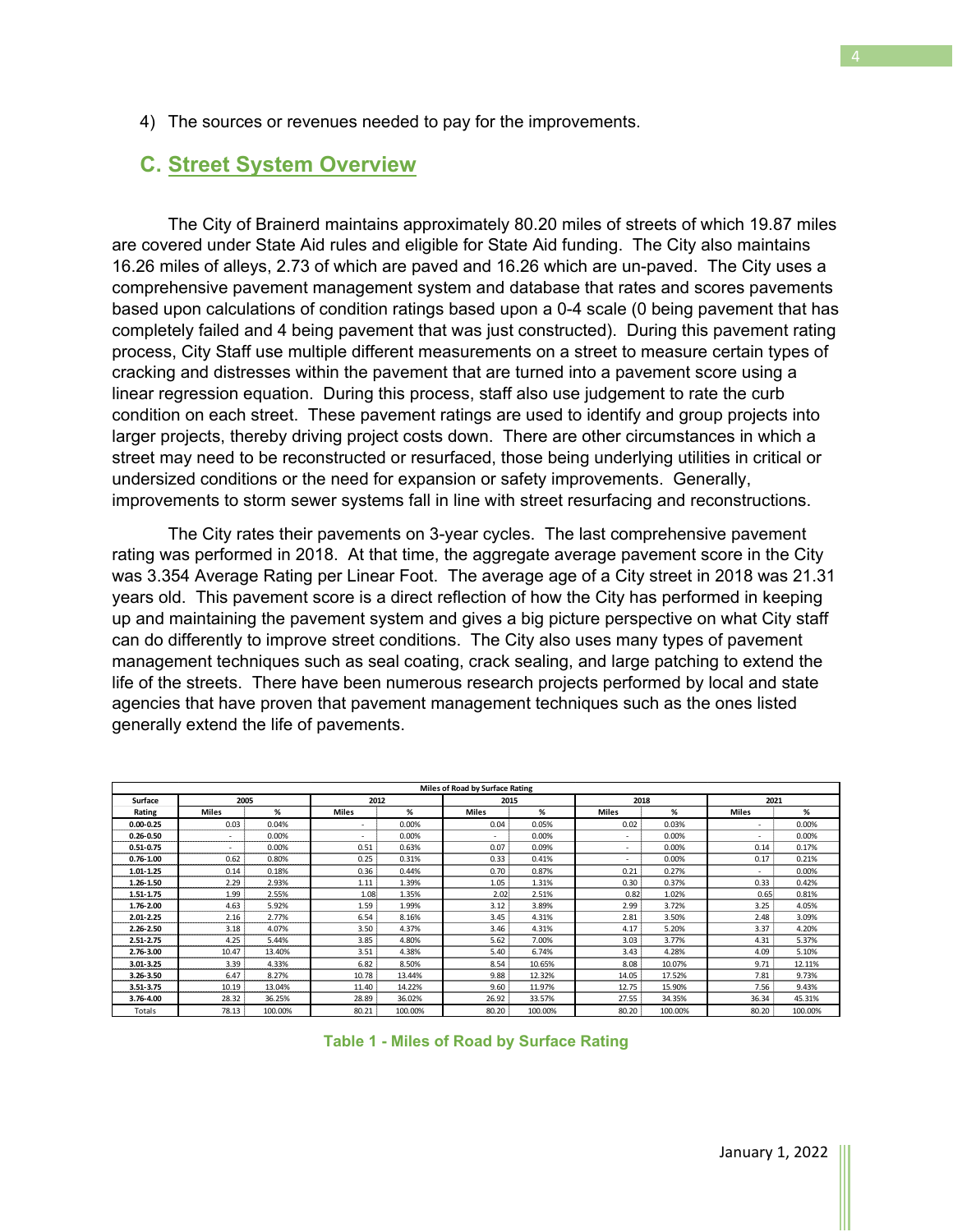

#### **Figure 1 - Centerline Miles by Surface Rating**

| Pavement  | 2005         |         | 2012         |         | 2015                     |         | 2018  |         | 2021  |         |
|-----------|--------------|---------|--------------|---------|--------------------------|---------|-------|---------|-------|---------|
| Age       | <b>Miles</b> | %       | <b>Miles</b> | %       | <b>Miles</b>             | %       | Miles | %       | Miles | %       |
| $0-5$     | 15.68        | 20.07%  | 11.79        | 14.70%  | 13.71                    | 17.09%  | 12.86 | 16.03%  | 10.30 | 12.84%  |
| $6 - 10$  | 10.35        | 13.25%  | 13.57        | 16.92%  | 6.96                     | 8.68%   | 10.55 | 13.15%  | 9.28  | 11.58%  |
| 11-15     | 9.07         | 11.61%  | 10.83        | 13.50%  | 12.31                    | 15.35%  | 10.61 | 13.22%  | 8.54  | 10.65%  |
| 16-20     | 11.72        | 15.00%  | 7.63         | 9.51%   | 9.76                     | 12.17%  | 6.89  | 8.59%   | 11.40 | 14.21%  |
| $21 - 25$ | 6.51         | 8.33%   | 11.82        | 14.74%  | 8.57                     | 10.68%  | 10.13 | 12.62%  | 9.41  | 11.73%  |
| 26-30     | 3.87         | 4.95%   | 4.89         | 6.09%   | 10.57                    | 13.18%  | 12.47 | 15.55%  | 8.32  | 10.38%  |
| 31-35     | 10.21        | 13.06%  | 3.21         | 4.00%   | 4.61                     | 5.74%   | 2.50  | 3.11%   | 8.03  | 10.02%  |
| 36-40     | 5.98         | 7.66%   | 7.01         | 8.75%   | 2.25                     | 2.80%   | 2.69  | 3.35%   | 3.21  | 4.01%   |
| 41-45     | 2.05         | 2.63%   | 6.11         | 7.61%   | 6.95                     | 8.66%   | 5.83  | 7.27%   | 1.92  | 2.39%   |
| 46-50     | 2.03         | 2.60%   | 1.83         | 2.28%   | 2.36                     | 2.95%   | 3.51  | 4.37%   | 6.00  | 7.48%   |
| 51-55     | 0.21         | 0.27%   | 0.98         | 1.22%   | 0.81                     | 1.01%   | 0.54  | 0.68%   | 2.13  | 2.66%   |
| 56-60     | 0.17         | 0.21%   | 0.36         | 0.44%   | 1.13                     | 1.41%   | 1.25  | 1.55%   | 0.56  | 0.70%   |
| 61-65     | 0.14         | 0.18%   | 0.05         | 0.06%   | 0.07                     | 0.09%   | 0.26  | 0.32%   | 0.88  | 1.09%   |
| 66-70     | $\sim$       | 0.00%   |              | 0.00%   | $\overline{\phantom{a}}$ | 0.00%   | ٠     | 0.00%   | 0.07  | 0.09%   |
| $71 - 75$ | $\sim$       | 0.00%   | 0.14         | 0.17%   | 0.14                     | 0.17%   | ٠     | 0.00%   | ٠     | 0.00%   |
| $76+$     | 0.14         | 0.18%   |              | 0.00%   |                          | 0.00%   | 0.14  | 0.17%   | 0.14  | 0.17%   |
| Totals    | 78.13        | 100.00% | 80.21        | 100.00% | 80.20                    | 100.00% | 80.20 | 100.00% | 80.20 | 100.00% |





**Figure 2 - Miles of Road by Age**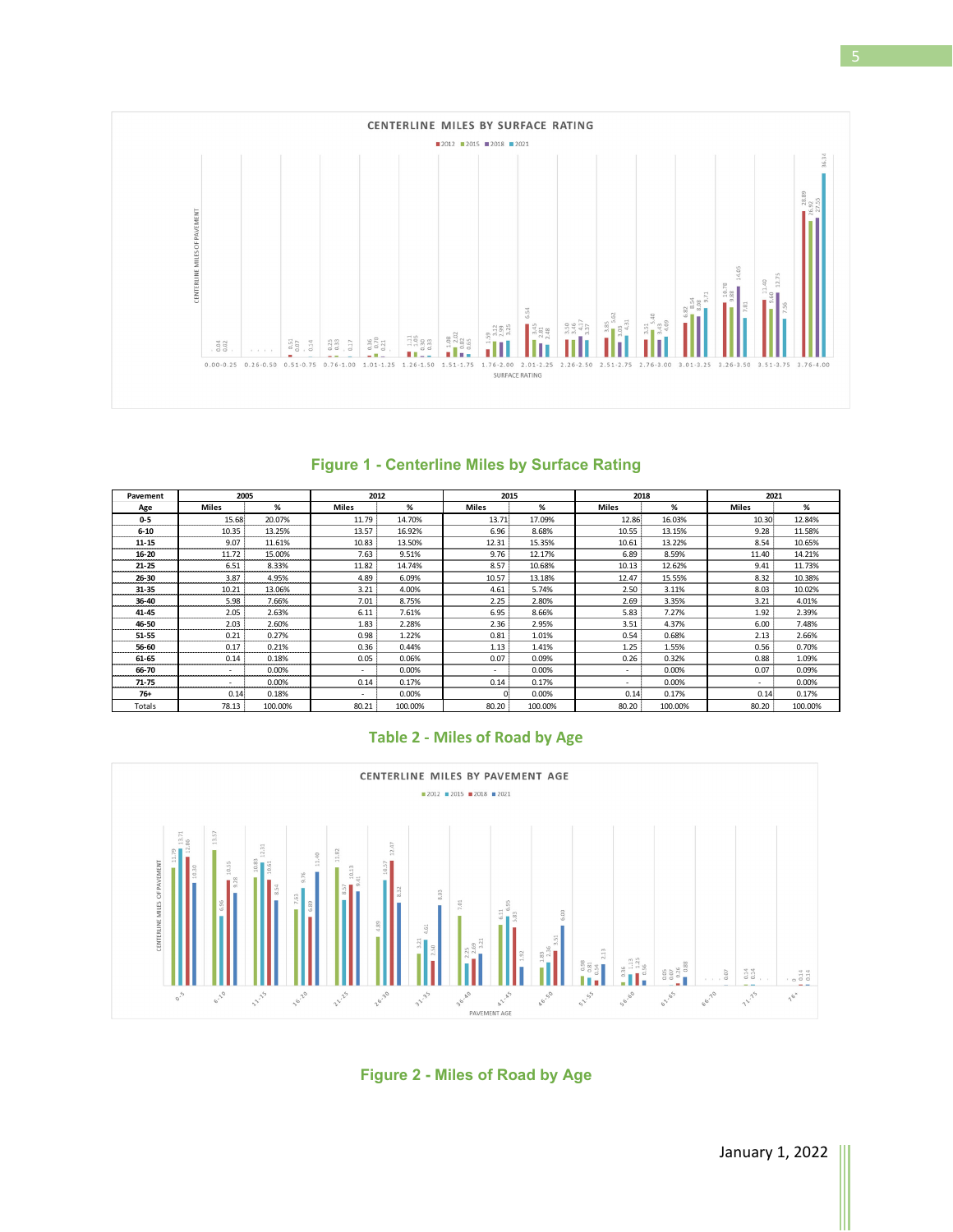| <b>Pavement Management Summary</b>   |       |       |       |       |       |  |  |  |  |
|--------------------------------------|-------|-------|-------|-------|-------|--|--|--|--|
| 2021<br>2005<br>2012<br>2018<br>2015 |       |       |       |       |       |  |  |  |  |
| <b>Average Pavement Rating</b>       | 3.246 | 3.273 | 3.216 | 3.354 | 3.400 |  |  |  |  |
| <b>Average Age of Street</b>         | 18.92 | 20.48 | 21.01 | 20.94 | 22.92 |  |  |  |  |

PAVEMENT MANAGEMENT SUMMARY 3.450 25.00 21.01 20.48 Average Pavement Rating<br>3.350<br>3.300<br>3.250 18.92 3.40020.00 Pavement Age (Years) 3.354 15.00 10.00 3.273 5.00 3.246 3.200  $0.00$ 3.216 2004 2006 2008 2010 2012 2014 2016 2018 2020 2022 Year -Average Pavement Rating Average Age of Street

**Table 3 - Pavement Management Summary** 

**Figure 3 - Pavement Management Summary**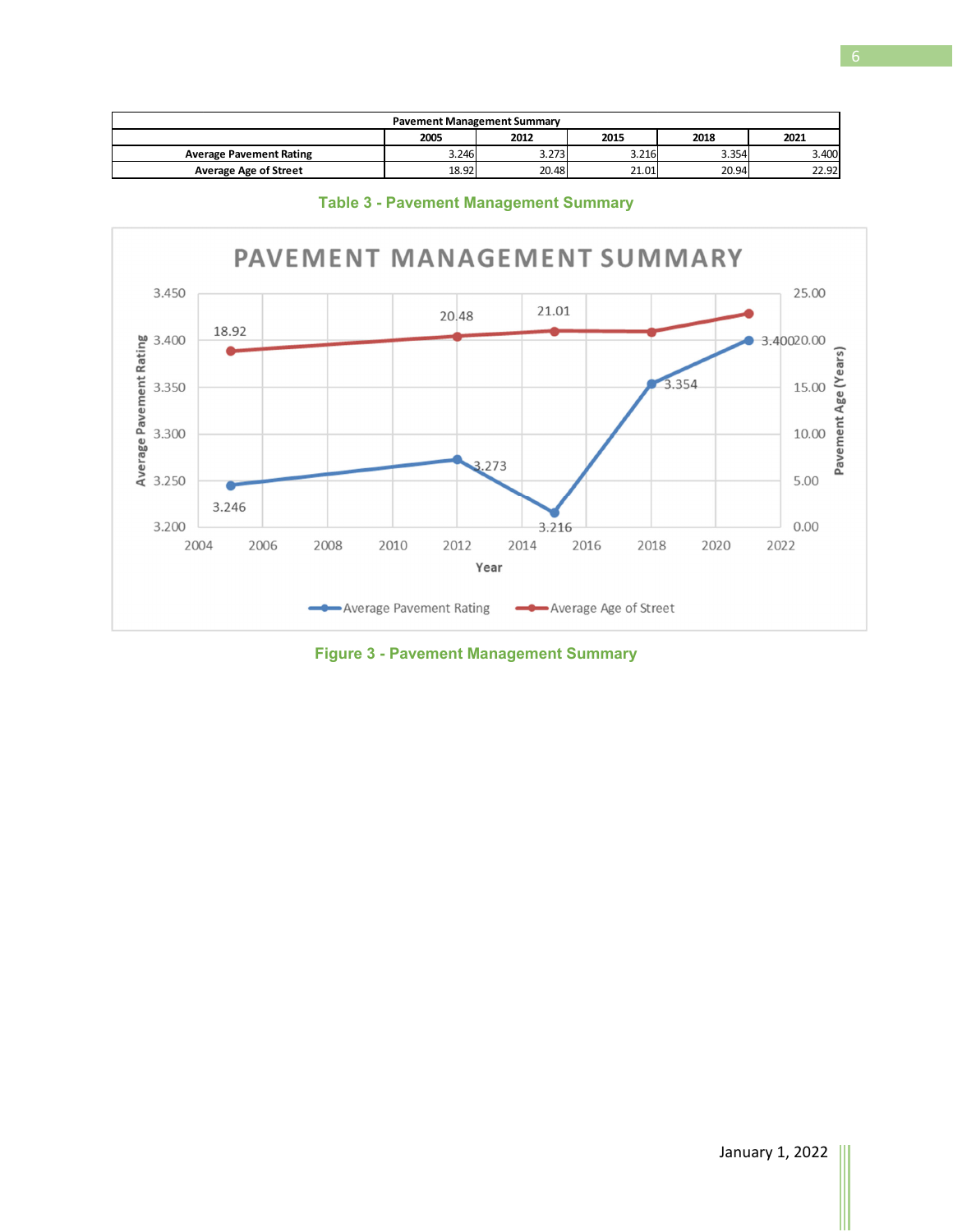#### **D. Sanitary Sewer System Overview**

 The City of Brainerd operates and maintains approximately 77.44 miles of sanitary sewer, of which 49.7% is vitrified clay, 39.9% is poly-vinyl chloride, 5.9% is reinforced concrete, 0.1% is steel, and 1.8% is high-density polyethylene, and 2.7% is cured in place pipe. This equates to 203,089 linear feet (LF) of vitrified clay, 162,961 LF of poly-vinyl chloride, 24,250 LF of reinforced concrete, 470 LF of steel, and 7,218 LF of high-density polyethylene, and 10,887 LF of cured in place pipe. All the pipes range in size with the smallest pipes in the system being 6 inches and the largest besting 27 inches. The current average age of the City's sewer system is about 50.1 years old. The current oldest sewer in the system was constructed in 1904, and the newest sewer in the system was constructed in 2018.

 The City uses closed captioned television equipment to video the pipe and performs annual maintenance with flushing, root cutting, and rodding to the system every year. To properly maintain the sewer system, and to meet League of Minnesota Cities insurance requirements, the City adopted the League of Minnesota Cities Sewer Maintenance Policy, which states that major problem lines should be maintained 2-3 times/year, problem lines a time/year, clay lines every 2-5 years, PVC and CIPP pipe every 6-10 years, and interceptors every 11-20 years. This, on average, means the City needs to maintain approximately 97,872 LF of pipe/year.



**Figure 4 - Pipe Size**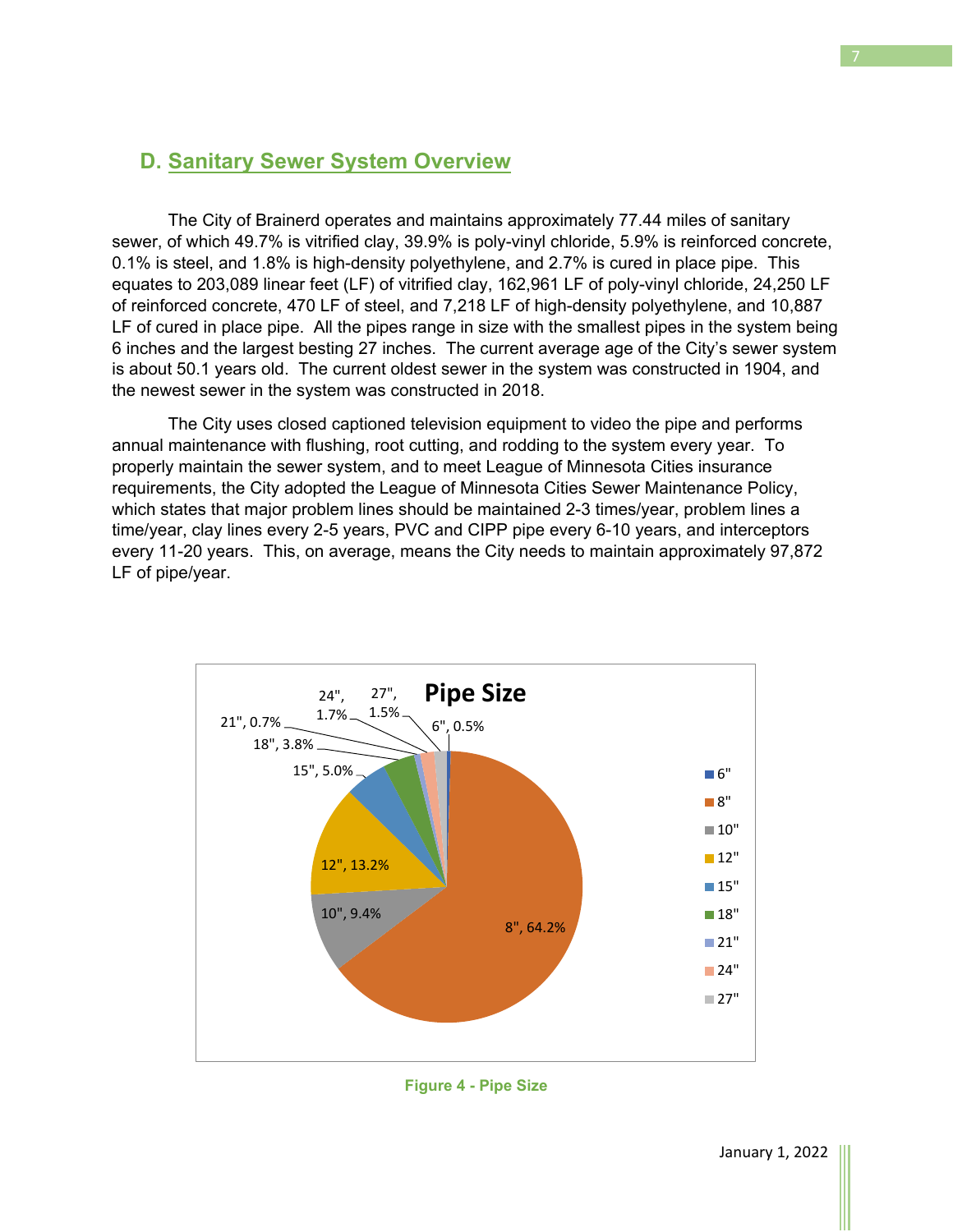

**Figure 5 - Pipe Material** 



**Figure 6 - Decade Sewer Built/Replaced**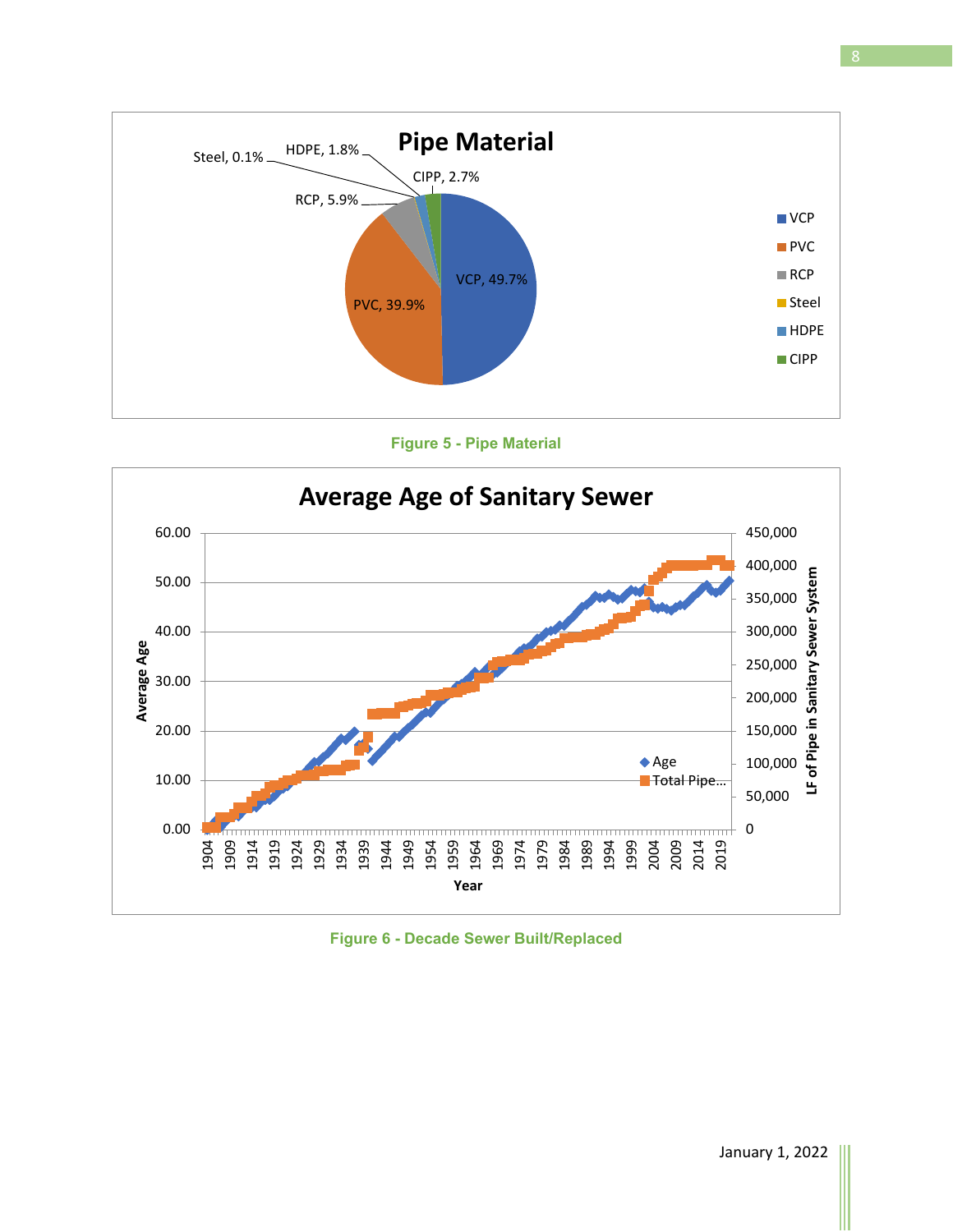#### **E. Funding Options for a 5-year Capital Plan**

 There are numerous ways to fund capital replacement and rehabilitation projects, both at a local level and laid out by Minnesota Statute. The most the most financially stable and viable solution to funding a 5-year CIP is through levying money through local taxes. The City has numerous funds in which they pay for capital improvement projects from, and include the Construction Fund 401, Sanitary Sewer Fund 237, Storm Sewer Fund 238. Currently, the City levies approximately \$360,000 into the construction fund 401. The City generates revenues into Sanitary Sewer Fund 237 and 238 through rates paid for by the users of each respective system. The current sanitary sewer rate is \$1.40 per 1,000 gallons plus a flat fee based upon water meter size serving the home or business. The current storm sewer rate is based upon a single-family residential fee of \$4.00/household. Commercial stormwater equivalent residential unit is based upon the single-family residential rate and get charged the single-family rate for every 1/12 acre of impervious area on the site. The sanitary sewer rate generates approximately \$571,000 of revenues into Sanitary Sewer Fund 237 every year while the storm sewer rate generates approximately \$379,000 of revenues into the Storm Sewer Fund 238 every year.

 Other sources of financing the 5-year CIP are through assessing a portion of the improvement costs to the benefitting properties typically adjacent to the street or utility improvement. The City typically does not assess for replacement or rehabilitation of the storm sewer utility, as it is very difficult for the City to prove cost benefit of a replaced utility if the utility was functioning before the replacement. Minnesota Statute 429 lays out a very detailed process for assessing properties benefitted from a public improvement. The main objective when assessing properties for a portion of the cost of an improvement project is that the assessment bears a direct relationship to the value of the benefits (typically the fair market value) that the assessed property receives. The City of Brainerd's assessment policy assesses every property the same, whether it is on a busy collector street or a local side street, as such the City does not assess for anything over a typical residential street construction consisting of a 7-ton road design at the standard City street width of 35-feet curb-to-curb. This promotes fairness and equality to all constituents and businesses in the City so that residents or businesses are not being assessed for extra width or structure that may exist on some streets, but not others. The City assesses for 50% of what a typical residential street costs to reconstruct or resurface. This is, in most cases, approximately \$35.00/front foot for a resurfacing project, \$75.00/front foot for a reconstruction project, and approximately \$175.00/front foot for new construction (storm sewer included, but no sanitary or water utilities). Typically, the City assesses the entire cost of sanitary sewer and water utilities to the adjacent property owner, as these utilities are a direct benefit to the property, they serve within the corporate City limits.

 A last source of financing improvement projects is through the issuance of general obligation utility bonds or statute 429 bonds. State statute lays out specific guidelines and processes to issue bonds for capital infrastructure replacement, specifically in sections 429 and 475 of Minnesota Statute.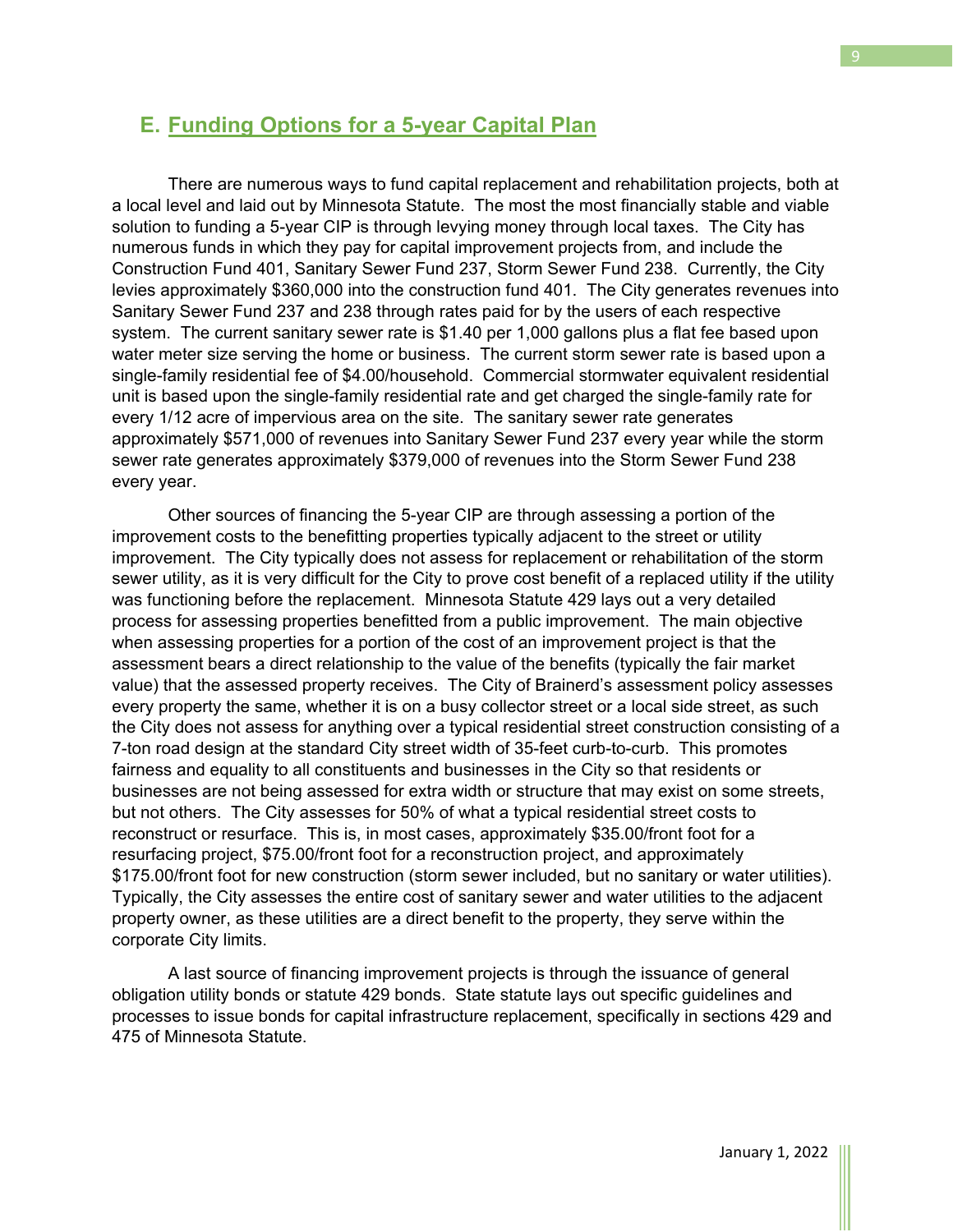#### **F. Determining an Appropriate Funding Level for a 5-year Capital Plan**

 The City has used its available resources to fit a 5-year plan to current funding levels and opportunities, while also recognizing the need to keep infrastructure within the City at an acceptable level to protect the health and safety of its constituents.

#### **G. Project Selections and Benefits in Combining Projects**

 When compiling the data for the 5-year CIP, the City also considered location of projects as seeing the benefit in grouping similar projects near each other and thereby driving down project costs. As you can see from the upcoming listed projects, 2021 has a major focus in southeast Brainerd, 2022 has focus on north Brainerd, 2023 has focus in southeast Brainerd, and 2024 in south Brainerd, and 2025's primary focus will be the reconstruction of Highway 210 through Brainerd, in which the City will have a large role in assisting MnDOT with. Much of the infrastructure in northwest and southwest Brainerd is newer, thus the focus in centralized areas of southeast, northeast, south, and north Brainerd.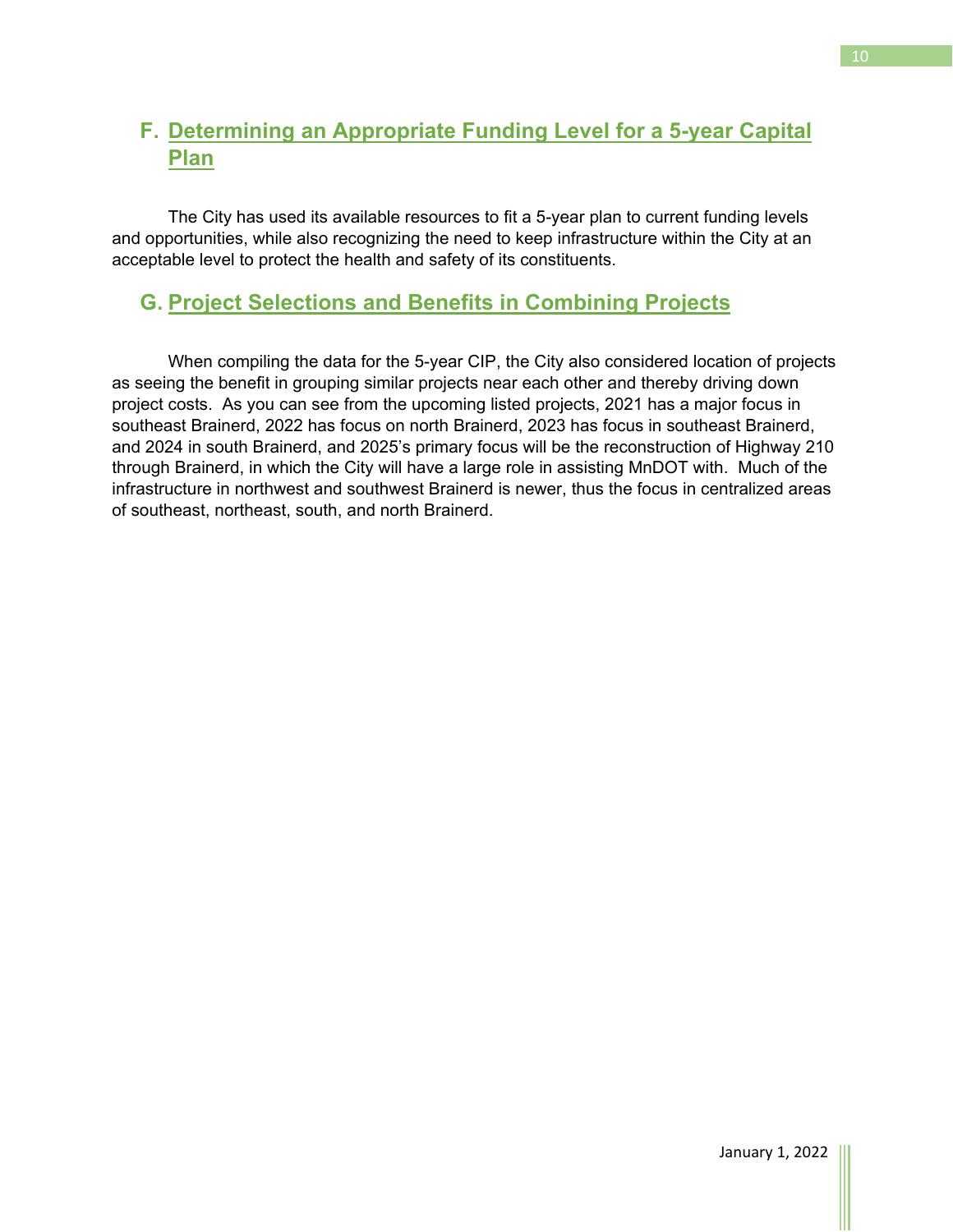## **Appendix**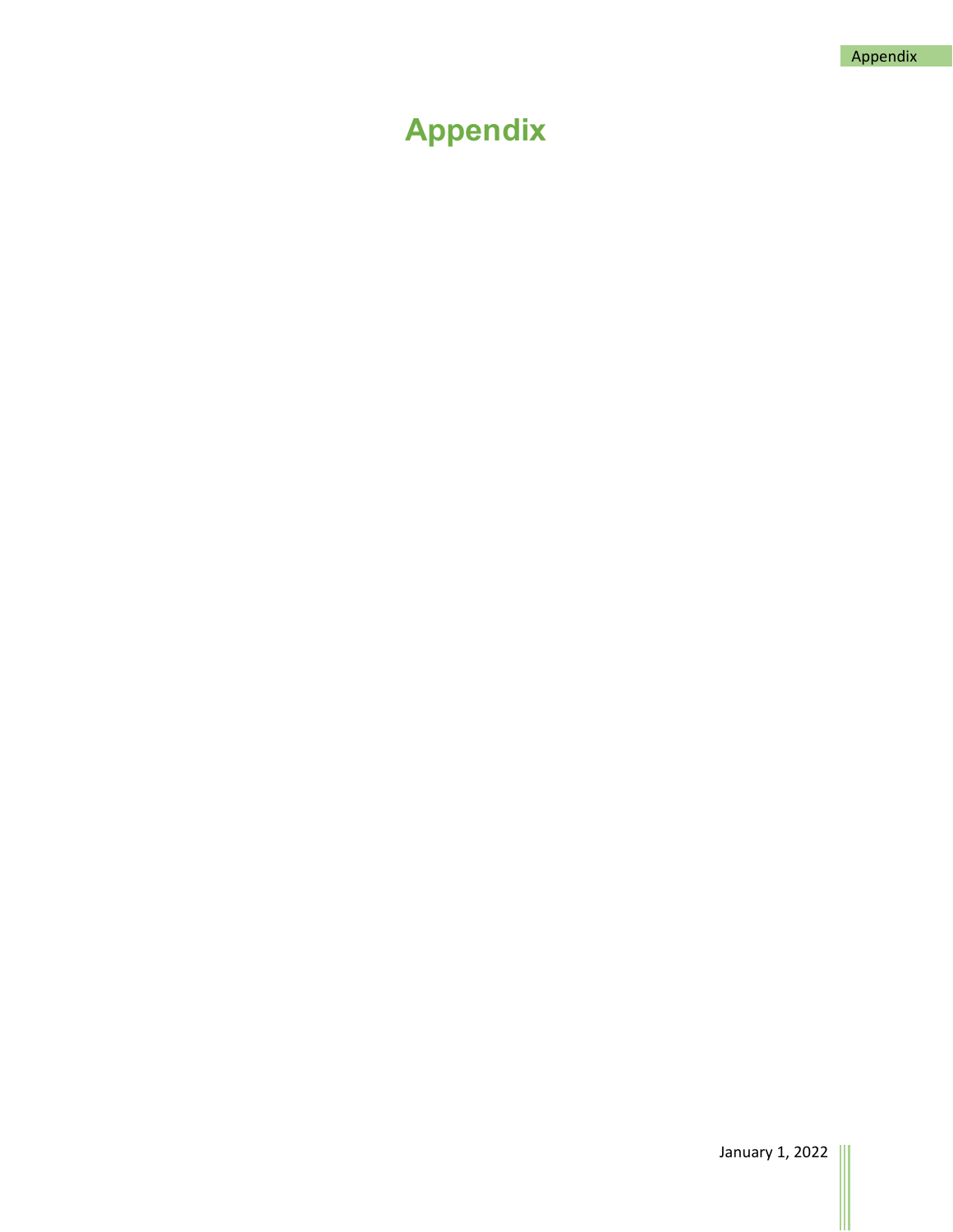## **Appendix A 2021-2025 Capital Improvement Plan All Projects**